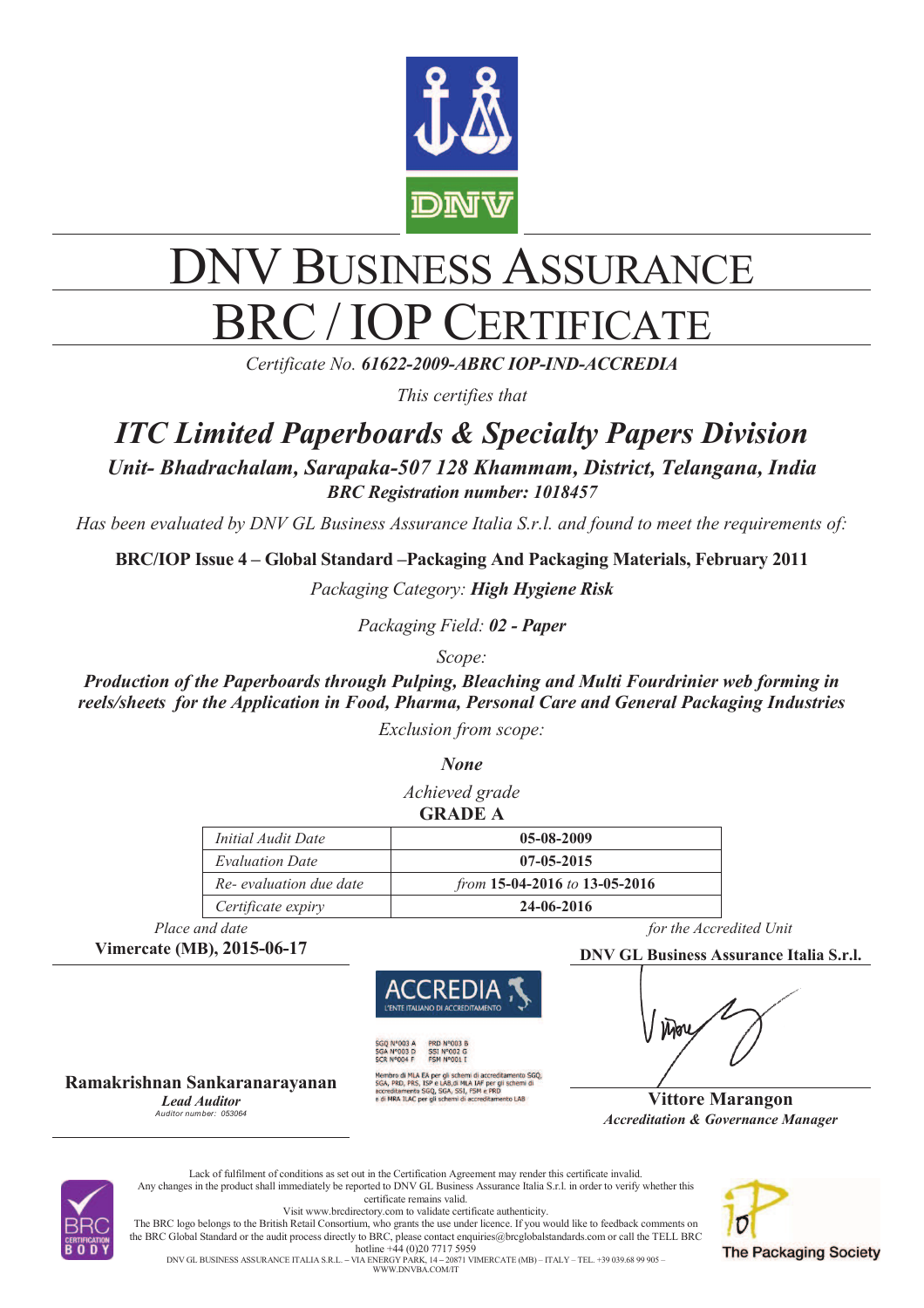

#### **Test Report No. BLR/F(C/M)/12/000469 Dated 28/02/2012**

**Choose certainty.** Add value.

| <b>Issued to</b>                                                                                                                                                                                                           | <b>ITC LIMITED - PAPERBOARDS &amp; SPECIALITY PAPER DIVISION</b><br>٠<br>No. 106, Sardar Patel Road, Secunderabad - 500 003. |
|----------------------------------------------------------------------------------------------------------------------------------------------------------------------------------------------------------------------------|------------------------------------------------------------------------------------------------------------------------------|
| <b>Attention</b>                                                                                                                                                                                                           | Mr. C. A. S. Chidambara Vinayagam<br>$\sim$                                                                                  |
| <b>Customer Ref. No.</b><br><b>Sample Particulars</b><br><b>Sample Name</b><br><b>Sample Description</b><br>Batch No. / Lot No &<br><b>Manufacturing Date, Best</b><br>before Date<br><b>Sample Package &amp; Quantity</b> | Letter<br>Coated FBBD (GC1 & GC2)<br>White Coloured Thick Paper Board<br>Not Available<br>۰.<br>Paper Board, 10 Nos.         |
| Sampled by<br><b>Sampling Location</b><br><b>Sampling Protocol</b><br><b>Sample Condition</b><br>Date of Sample Receipt<br>Date of Analysis<br><b>Date of Completion</b>                                                   | Customer<br>٠<br>Not Applicable<br>Not Applicable<br>Good<br>Received on 16/01/2012 3:27 pm<br>17/01/2012<br>٠<br>28/02/2012 |

*Note :The submitted sample is Not Drawn by the Laboratory.*

J. Fujithm

**Ranjithkumar Karunakaran KEY CLIENT MANAGER**

 **Authorised by**

 $\sqrt{3020}$ 

 **Anantha Krishnamurthy Technical Manager – Food**

*Note: (1) General Terms & Conditions as mentioned overleaf, (2)The results relate only to the items tested, (3)The test report shall not be reproduced except in full*  without the written approval of the laboratory(4)For details of the accredited scope please contact the laboratory or visit www.nabl-india.org Note: The test report is electronically generated. Hence original signature is not required. For any technical query, please contact Farhana Ayesha at<br>Farhana.Ayesha@tuv-sud.in and for any complaint please contact Ramjit

**Laboratory: TÜV SUD South Asia Pvt. Ltd.**<br>No A, 151,2<sup>ND</sup> C Main, 2<sup>nd</sup> Stage,Peenya Bangalore - 560058

Phone : 080 39289855 Fax : 080 39289820 E-mail: bangalorelab@tuv-sud.in **www.tuv-sud.in**

**Regd. Office: TÜV SUD South Asia Pvt. Ltd.** Saki Vihar Saki naka Road Andheri East Mumbai - 400093

Page 1 of 3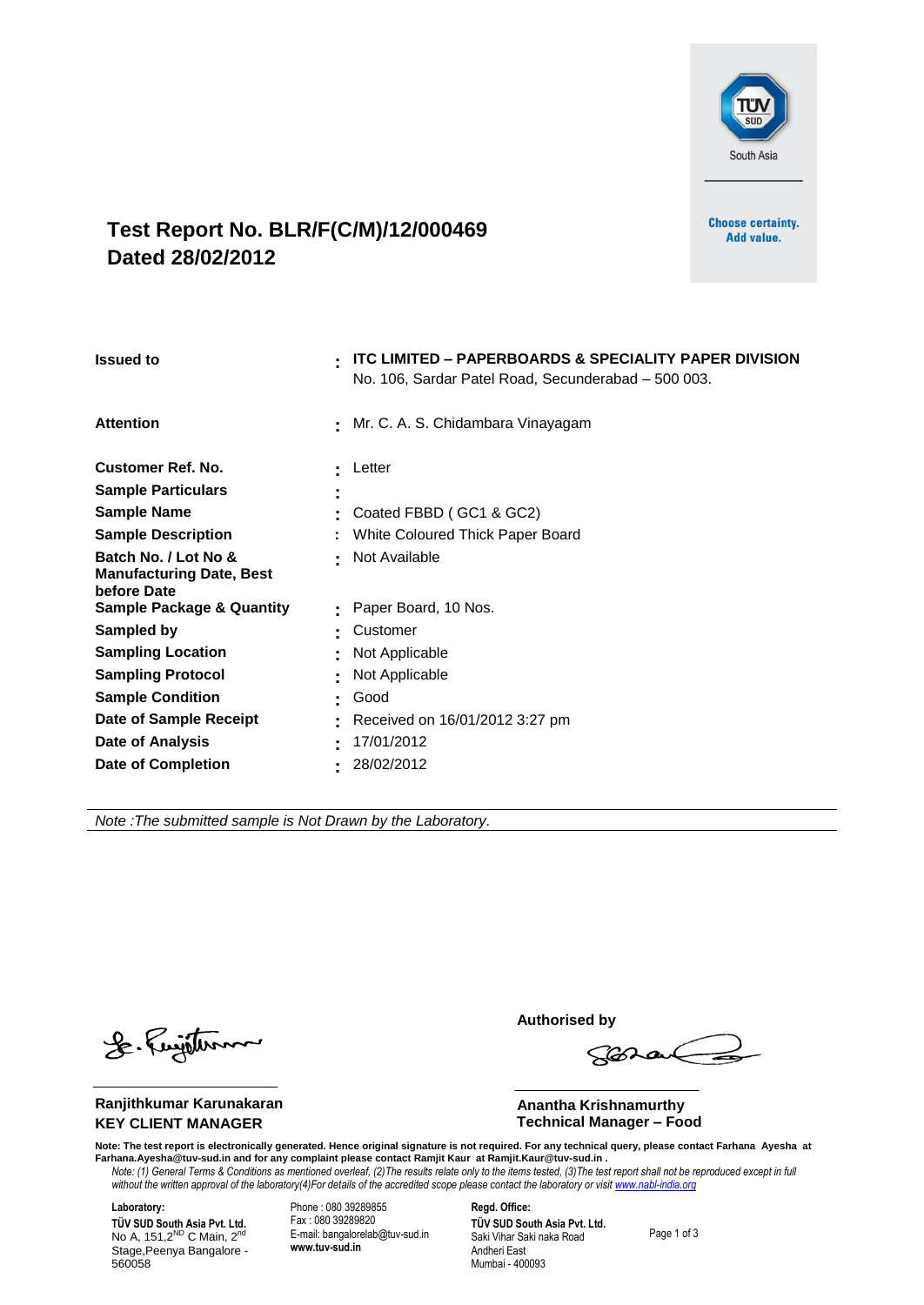

## **Test Report No. BLR/F(C/M)/12/000469 Dated 28/02/2012**

| S.<br>No.      | <b>Parameters</b>                                                                                    | <b>Test Results</b>       | <b>Specification</b> | Protocol              |  |  |
|----------------|------------------------------------------------------------------------------------------------------|---------------------------|----------------------|-----------------------|--|--|
| $\mathbf{1}$   | Chemical: mg /                                                                                       |                           |                      |                       |  |  |
|                | Amount of Extractive with Water @ 250 ° F for 2<br>Hours, mg / inch <sup>2</sup>                     | Nil                       | 0.5                  | <b>US FDA 176.170</b> |  |  |
|                | Amount of Extractive with Water @ 70 ° F for 48<br>Hours, mg / inch <sup>2</sup>                     | Nil                       | 0.5                  | <b>US FDA 176.170</b> |  |  |
|                | Amount of Extractive with $n$ – heptanes @ 150 $\degree$<br>F for 2 Hours, mg / inch <sup>2</sup>    | 0.01                      | 0.5                  | <b>US FDA 176.170</b> |  |  |
|                | Amount of Extractive with $n$ – heptanes @ 150 $\degree$<br>F for 30 minutes, mg / inch <sup>2</sup> | 0.013                     | 0.5                  | <b>US FDA 176.170</b> |  |  |
|                | Amount of Extractive with $n -$ heptanes @ 70 ° F<br>for 2 Hours, mg / inch <sup>2</sup>             | Nil                       | 0.5                  | <b>US FDA 176.170</b> |  |  |
|                | Amount of Extractive with $n -$ heptanes @ 70 ° F<br>for 30 minutes, mg / inch <sup>2</sup>          | Nil                       | 0.5                  | <b>US FDA 176.170</b> |  |  |
|                | Amount of Extractive with 8 % alcohol @ 150 ° F<br>for 2 Hours, mg / inch <sup>2</sup>               | 0.06                      | 0.5                  | <b>US FDA 176.170</b> |  |  |
|                | Amount of Extractive with 8 % alcohol @ 70 ° F<br>for 48 Hours, mg / inch <sup>2</sup>               | 0.05                      | 0.5                  | <b>US FDA 176.170</b> |  |  |
|                | Amount of Extractive with 8 % alcohol @ 70 ° F<br>for 2 Hours, mg / inch <sup>2</sup>                | Nil                       | 0.5                  | <b>US FDA 176.170</b> |  |  |
|                | Amount of Extractive with 8 % alcohol @ 150 °F<br>for 48 Hours, mg / inch <sup>2</sup>               | 0.11                      | 0.5                  | <b>US FDA 176.170</b> |  |  |
|                | Amount of Extractive with 15 % alcohol @ 150 °<br>F for 2 Hours, mg / inch <sup>2</sup>              | 0.02                      | 0.5                  | <b>US FDA 176.170</b> |  |  |
|                | Amount of Extractive with 15 % alcohol @ 70 °F<br>for 48 Hours, mg / inch <sup>2</sup>               | Nil                       | 0.5                  | <b>US FDA 176.170</b> |  |  |
|                | Amount of Extractive with 15 % alcohol @ 70 °F<br>for 2 Hours, mg / inch <sup>2</sup>                | Nil                       | 0.5                  | <b>US FDA 176.170</b> |  |  |
|                | Amount of Extractive with 15 % alcohol @ 150 °<br>F for 48 Hours, mg / inch <sup>2</sup>             | 0.06                      | 0.5                  | <b>US FDA 176.170</b> |  |  |
| $\overline{2}$ | <b>Microbiology:</b>                                                                                 |                           |                      |                       |  |  |
|                | Antimicrobial Substances (Fungal Count), Cfu/g                                                       | < 10                      | Not Specified        | IS: 5403 - 1999       |  |  |
| 3              | Analytical:                                                                                          |                           |                      |                       |  |  |
|                | Pentachlorophenol, mg/kg                                                                             | < 0.15                    | $0.15$ mg / kg       | ISO / DIS 15320.2     |  |  |
|                | Azo Colorants, mg / kg                                                                               | < 0.10                    | 0.10 mg/ kg          | EN 13130 XX Part B    |  |  |
|                | Dyes and Colorants                                                                                   | No Bleeding               | No Bleeding          | DIN 54231 - 2005      |  |  |
|                | Bisphenol A, mg / dm <sup>2</sup>                                                                    | < 0.10                    | 0.10 mg / $dm2$      | ASTM 7065 - 6         |  |  |
| 4              | <b>Heavy Metals:</b>                                                                                 |                           |                      |                       |  |  |
|                | Arsenic, ppm                                                                                         | Not Detected<br>DL:0.1    | Not Specified        | Lab_P_SOP_36 / AAS    |  |  |
|                | Antimony, ppm                                                                                        | Not Detected<br>(DL: 0.1) | Not Specified        | Lab_P_SOP_36 / AAS    |  |  |